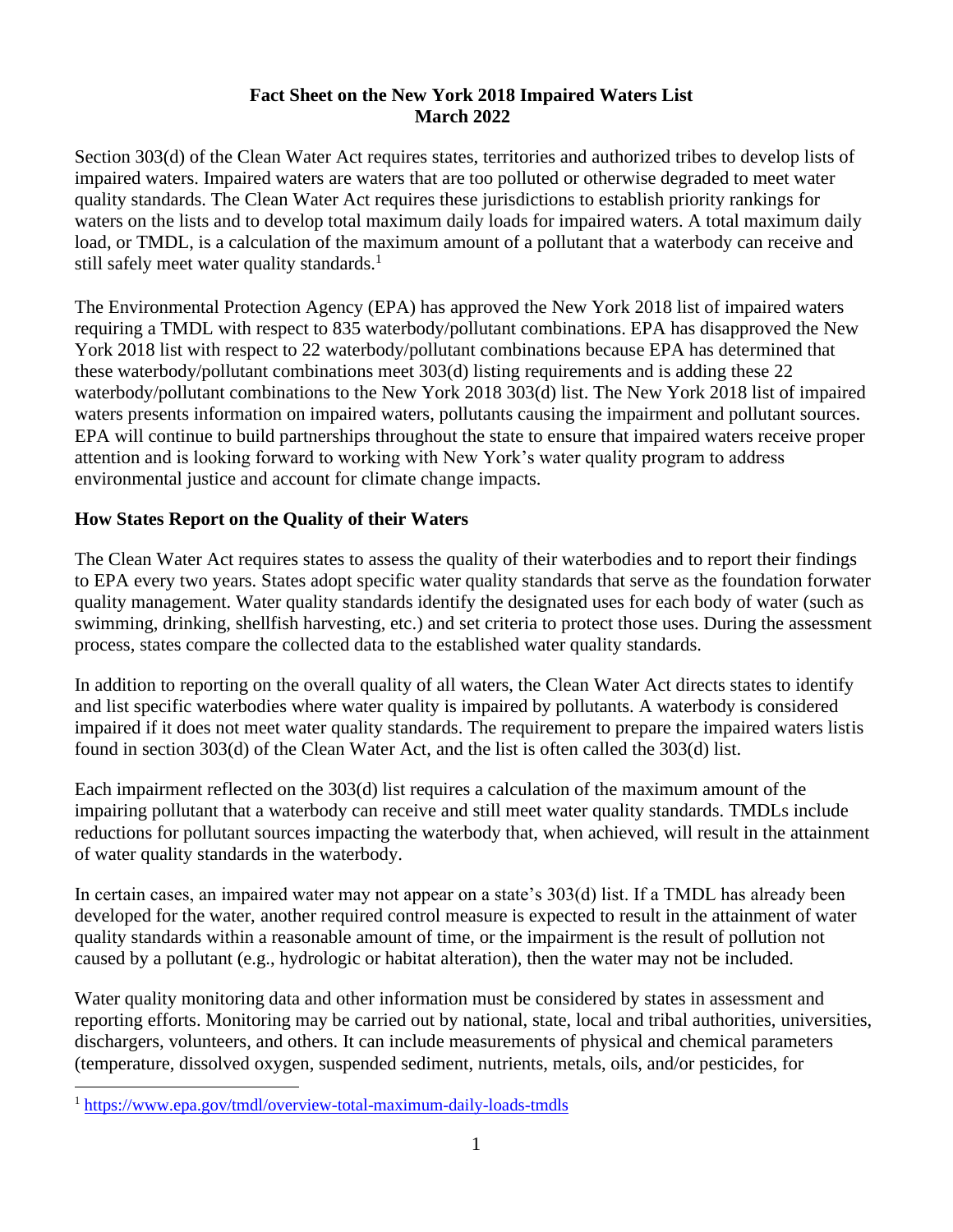example), examinations of stream flow, water color, condition of stream banks and lake shores, observations of communities of aquatic wildlife, and sampling of fish tissue or sediment. Landuse data, predictive models and land surveys may also be used.

## **Summary of 2018 Findings**

The New York 303(d) list includes 835 instances where a pollutant is causing a designated useimpairment. The indicators/causes of impairments are:

- Fecal Coliform (157)
- Phosphorus  $(141)$
- $\bullet$  PCBs (97)
- $\bullet$  Low D.O. (75)
- Acid/Base (pH)  $(57)$
- Dioxin  $(41)$
- Unknown (biol impacts) (38)
- Mirex  $(36)$
- Oxygen Demand (35)
- Silt/Sediment (26)
- Garbage & Refuse (23)
- Nitrogen  $(22)$
- PCBs, other toxics (22)
- Chlordane (14)
- Mercury  $(6)$
- Turbidity  $(5)$
- Nutrients (phosphorus) (4)
- Oils & Floating Sub. (4)
- Ammonia (2)

Some pollutant sources include, but are not limited to:

- urban/stormwater runoff
- contaminated sediment
- atmospheric deposition
- onsite wastewater treatment systems
- Ammonia (NH3)  $(5)$
- Nutrients  $(2)$
- Org.Chlor.Pest/HCB (2)
- PAHs  $(2)$
- Cadmium  $(1)$
- Copper  $(1)$
- Cyanide  $(1)$
- $\bullet$  DDT(1)
- Dieldrin  $(1)$
- Nitrogen (NH3, NO2)  $(1)$
- $\bullet$  Oil/Grease (1)
- Pathogens (3)
- Pesticides  $(1)$
- Phosphourous (3)
- Priority Organics (1)
- Salinity  $(1)$
- Thermal Changes (1)
- $\bullet$  Unknown (1)
- Unknown (biol impacts) (1)
- agriculture
- combined sewer overflows
- unknown

The New York 2018 303(d) list also reflects waterbody/pollutant combinations that no longer require listing. Removal of a waterbody/pollutant combination from the 303(d) list, called delisting, may indicate that the water is restored, a TMDL was developed, the water is receiving management attention that is expected to result in the attainment of water quality standards, or other factors (including errors). New York appropriately delisted 14 waterbody/pollutant combinations from the 2016 New York 303(d) list, including:

- 4 waterbody/pollutant combinations where water quality standards are now met, based on new water quality data, including:
	- o 1 waterbody/pollutant combination for cyanide
	- o 1 waterbody/pollutant combination for acid/base (pH)
	- o 1 waterbody/pollutant combination for PCB
	- o 1 waterbody/pollutant combination for pathogens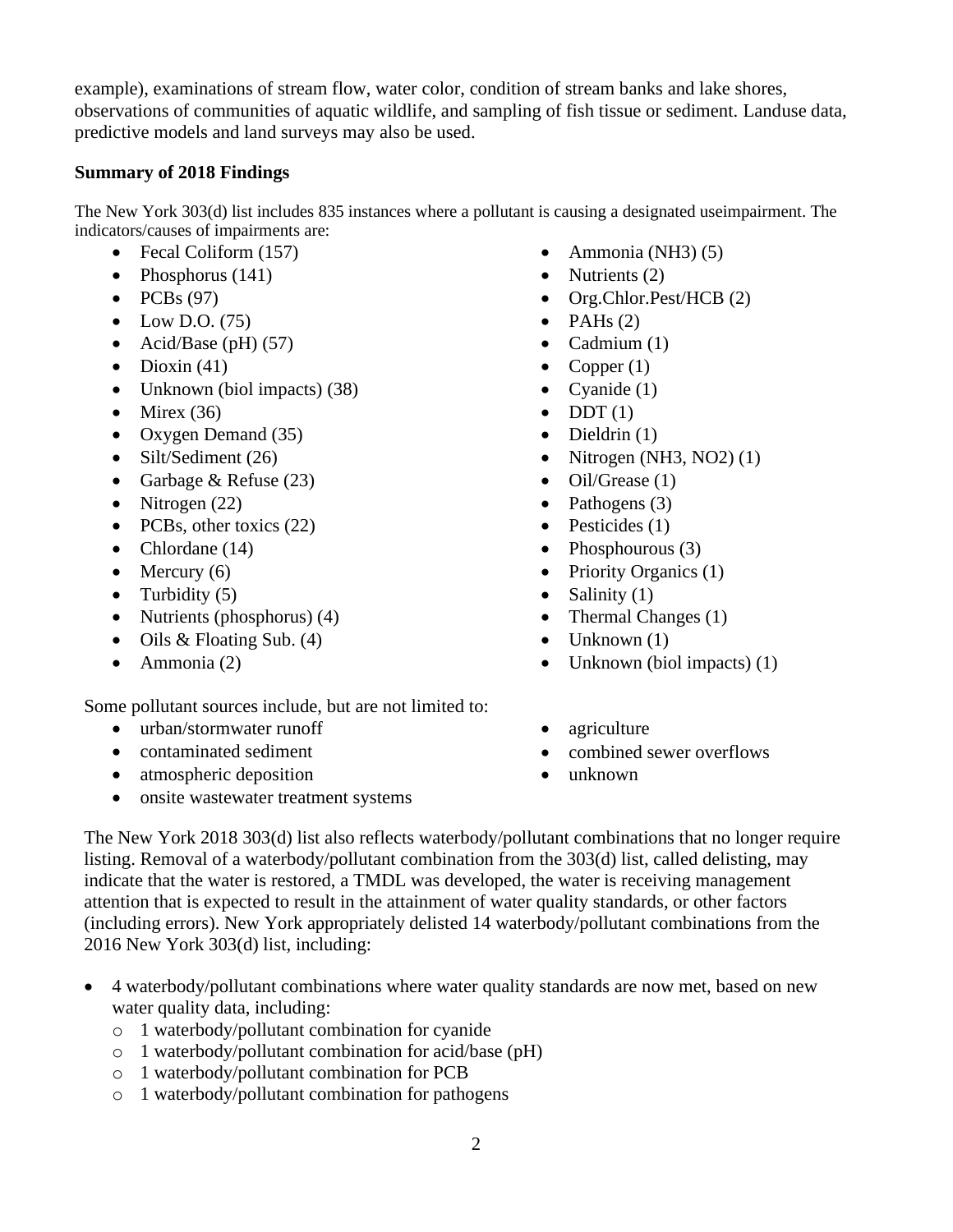- 7 waterbody/pollutant combinations covered under a TMDL that was developed prior to the approval of the 2018 303(d) list.
- 3 waterbody/pollutant combinations where the original basis for listing was incorrect.

EPA is disapproving the New York 2018 303(d) list because EPA has determined that New York did not include twenty-two (22) waterbody/pollutant combinations on the 2018 303(d) list that meet 303(d) listing requirements, including:

- 17 waterbody/pollutant combinations that New York improperly delisted because data and information indicate that an applicable water quality standard is not met, including:
	- o 4 waterbody/pollutant combinations where the applicable water quality criterion for odors is not met
	- o 9 waterbody/pollutant combinations where data and/or information indicate that the applicable water quality criterion/criteria for floatables is/are not met.
	- o 2 waterbody/pollutant combinations where the applicable water quality criterion for dissolved oxygen is not met
	- o 1 waterbody/pollutant combination that New York improperly delisted where data and/or information indicate the presence of harmful algal blooms (HABs), which in turn, indicates that an applicable water quality standard is not met.
	- o 1 waterbody/pollutant combination for an assessment unit under 6.4 acres that New York improperly delisted from the New York 2016 303(d) list where data and/or information indicate that the applicable water quality criterion for dissolved oxygen is not met.
- 5 waterbody/pollutant combinations that New York did not include on the State's 2016 or 2018 303(d) lists, including:
	- $\circ$  1 waterbody/pollutant combination that New York did not include on the 2018 303(d) list (that EPA listed on the New York 2014 303(d) list) where data and/or information indicate that the applicable narrative water quality criterion for nutrients is not met.
	- o 3 waterbody/pollutant combinations where data and information indicate the presence of HABs, which in turn, indicates that an applicable water quality standard is not met. New York did not demonstrate that no pollutant is causing the impairment of this water, did not include this waterbody/pollutant combination on the 2018 303(d) list and inappropriately categorized this waterbody/pollutant combination.
	- o 1 waterbody/pollutant combination where data and/or information indicate the presence of HABs, which in turn, indicates that an applicable water quality standard is not met. New York did not include this waterbody/pollutant combination on the 303(d) list or in any other category.

EPA has further action pending with regards to one hundred and fifty-six (156) waterbody/pollutant combinations, including:

- 5 waterbody/pollutant combinations where designated for shellfishing that are not certified for (or are otherwise closed to) shellfishing
- 72 waterbody/pollutant combinations where the state is claiming that no pollutant(s) causes or contributes to the impairment
	- o 69 waterbody/pollutant combinations impairment is due to algal/weed growth
	- o 1 waterbody/pollutant combination where the impairment is due to aquatic vegetation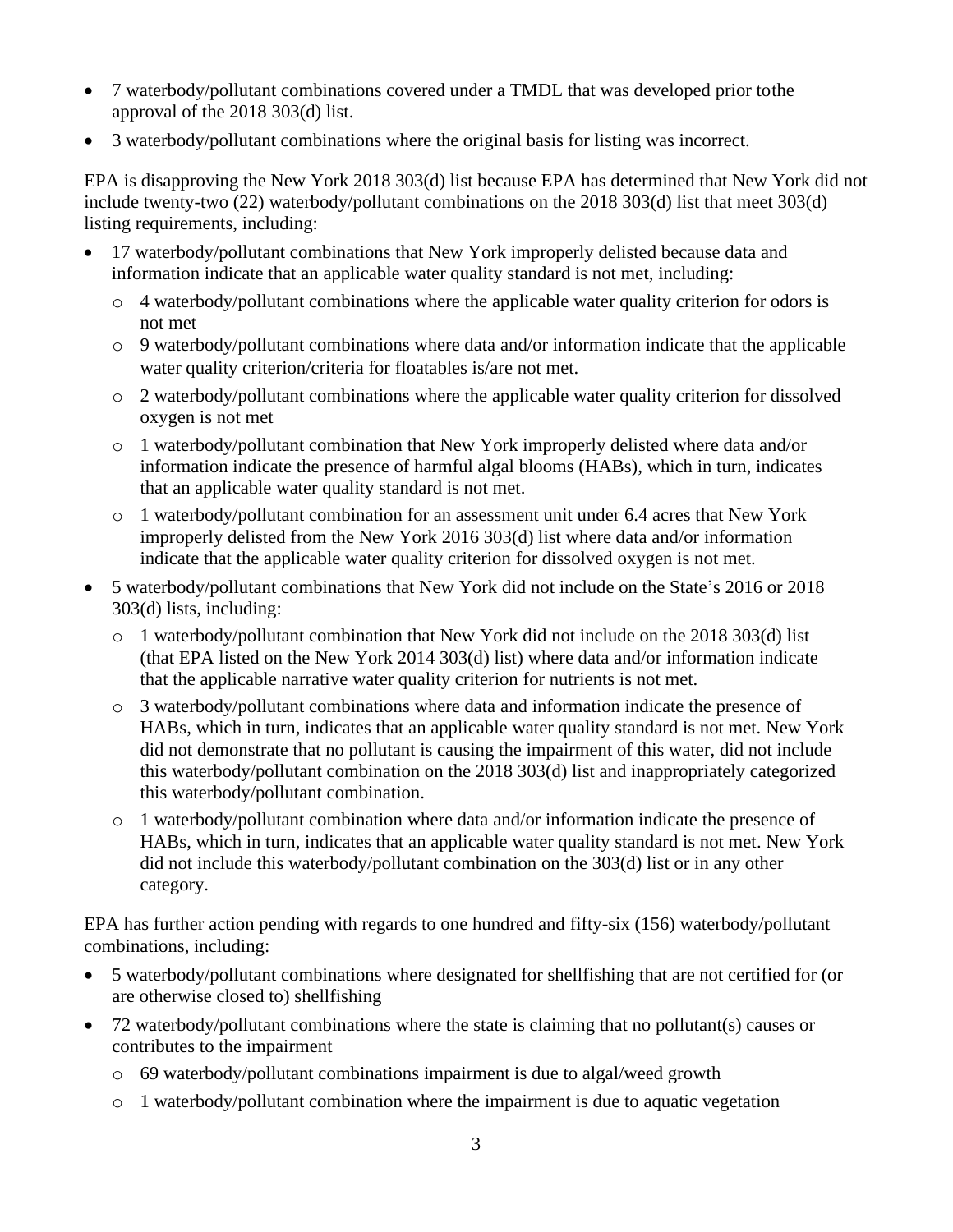- $\circ$  1 waterbody/pollutant combinations where the impairment is due to aquatic weeds
- o 1 waterbody/pollutant combinations where the impairment is due to odors
- 65 waterbody/pollutant combinations that New York delisted after it resegmented these waters, incorporating them into another assessment unit, and the new assessment unit is not included on the New York 2018 303(d) list
	- o 64 waterbody/pollutant combinations where the cause/pollutant is pH
	- $\circ$  1 waterbody/pollutant combination where the cause/pollutant is chlordane
- Fourteen (14) waterbody/pollutant combinations that are classified as Class I or Class SD waters where EPA will work with the State to assess data and/or information to determine whether the applicable standards, with respect to pathogens, are met.

#### **How the Water Quality Sampling and Reporting Process Works**

New York State Department of Environmental Conservation (NYSDEC) has identified 17 major hydrologically defined basins and has established a rotating approach to water quality sampling under the "rotating integrated basin studies" program. NYSDEC assesses water quality in each basin once every five years. Results from past sampling and assessment efforts can be found in New York's "Waterbody Inventory/Priority Waterbodies Lists" (WI/PWLs) at [http://www.dec.ny.gov/chemical/36730.html.](http://www.dec.ny.gov/chemical/36730.html)

In the first year of the water quality sampling process, NYSDEC screens waters to identify toxic impacts, investigate habitat, and analyze macroinvertebrate community condition. NYSDEC uses information gathered during this year to determine where to commit resources during the second, and more intensive sampling year. In the second year, NYSDEC may sample water chemistry, sediment and invertebrate tissue chemistry, perform toxicity testing, evaluate the fish community, and do further work to assess macroinvertebrate community health. Data from the two years of field sampling are analyzed against New York's water quality standards using methods described in New York's Consolidated Assessment and Listing Methodology, available at [http://www.dec.ny.gov/chemical/31296.html.](http://www.dec.ny.gov/chemical/31296.html) These assessments inform New York's WI/PWL documents, 305(b) report, and 303(d) list.

#### **How to Get Involved**

Recognizing that stakeholders throughout New York collect valuable water quality data, NYSDEC has established a process that allows groups and individuals to submit information for use in the state's assessment work.

To participate in the WI/PWL update process, it is best to work through the state network of County Water Quality Coordinating Committees. For more information, contact either your DEC Regional Office [\(http://www.dec.ny.gov/about/50230.html\)](http://www.dec.ny.gov/about/50230.html) or the Division of Water in Albany (see contact information below).

To submit data for consideration during future 303(d) assessment cycles, submissions (data, photographs,